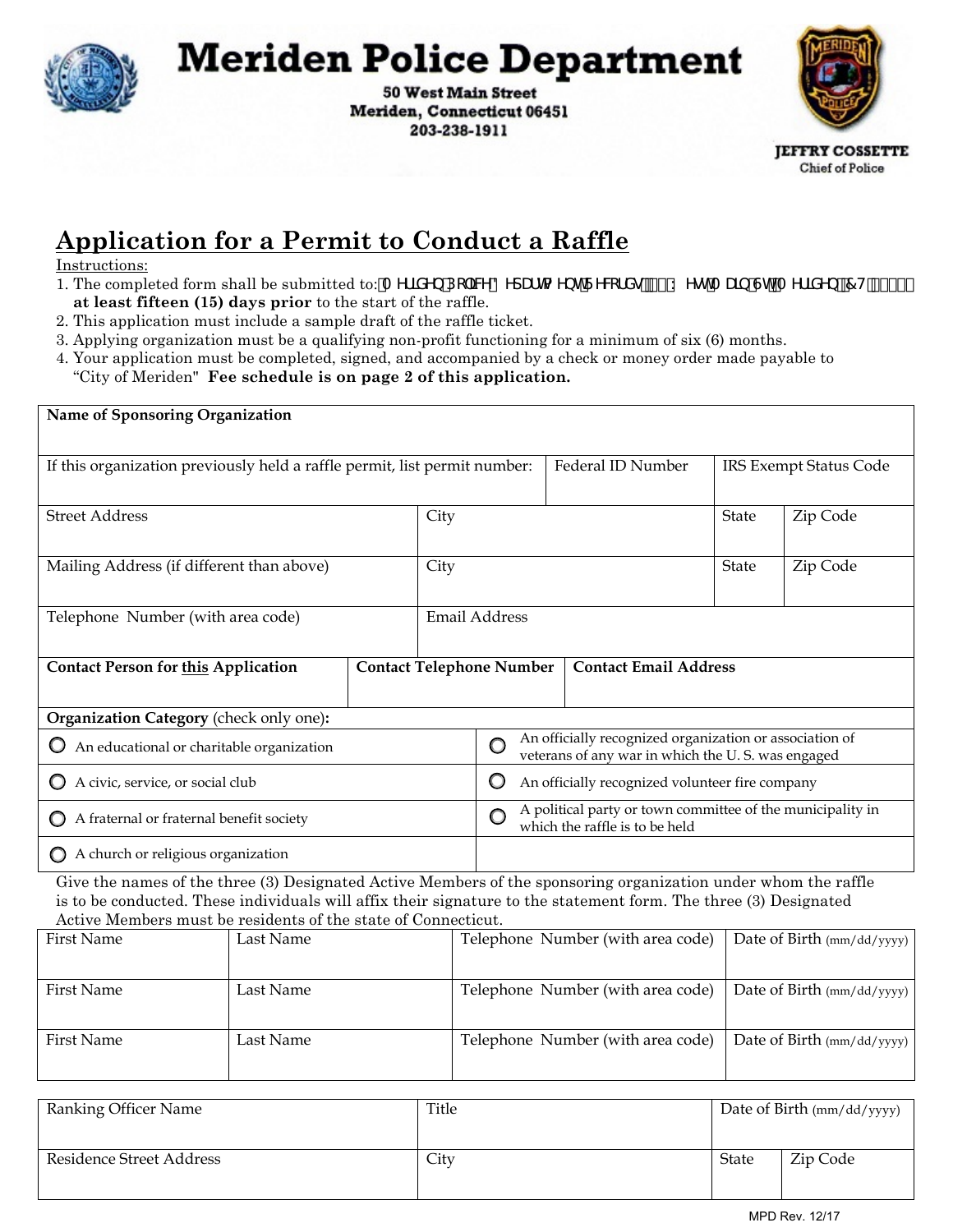| Raffle Classification:                                                                                                                                         |                                                                                               |                                |                                              |                       |                             |                                                   |                                               |                                |                             |                     |                     |              |
|----------------------------------------------------------------------------------------------------------------------------------------------------------------|-----------------------------------------------------------------------------------------------|--------------------------------|----------------------------------------------|-----------------------|-----------------------------|---------------------------------------------------|-----------------------------------------------|--------------------------------|-----------------------------|---------------------|---------------------|--------------|
| \$75.00<br>$\bigcirc$ Class I                                                                                                                                  |                                                                                               | $\bigcirc$ Class II<br>\$30.00 |                                              |                       | $\bigcirc$ Class IV \$15.00 |                                                   |                                               | $\bigcirc$ Class V<br>\$120.00 |                             |                     | C Class VI \$150.00 |              |
| Max. aggregate prize                                                                                                                                           |                                                                                               |                                | Max. aggregate prize<br>Max. aggregate prize |                       |                             |                                                   | ·Max. aggregate prize<br>Max. aggregate prize |                                |                             |                     |                     |              |
| total of \$15,000                                                                                                                                              |                                                                                               | total of \$2,000               |                                              | total of \$100        |                             |                                                   |                                               | total of \$50,000              |                             |                     | total of \$100,000  |              |
| Max. time 3 months                                                                                                                                             |                                                                                               | Max. time 2 months             |                                              | Max. time 1 month     |                             |                                                   | Max. time 9 months                            |                                |                             | Max. time 12 months |                     |              |
| Allowed 1 per year                                                                                                                                             |                                                                                               | Allowed 3 per year             |                                              |                       |                             | Allowed 1 per year                                |                                               | Allowed 5 per year             |                             |                     | Allowed 5 per year  |              |
| <b>Raffle Description:</b>                                                                                                                                     |                                                                                               |                                |                                              |                       |                             |                                                   |                                               |                                |                             |                     |                     |              |
| Winner Need Not Be Present                                                                                                                                     |                                                                                               |                                |                                              | Duck Race             |                             |                                                   |                                               | Winner Must Be Present         |                             |                     |                     |              |
| Cow Chip                                                                                                                                                       |                                                                                               |                                |                                              | Frog Race             |                             |                                                   |                                               | (must be on ticket)            |                             |                     |                     |              |
| Cash Prize<br>(dedicated bank account info required)                                                                                                           |                                                                                               |                                |                                              | <b>Bank Name</b>      |                             |                                                   |                                               | Dedicated Account Number       |                             |                     |                     |              |
| <b>Special Tuition</b><br>(dedicated bank account info required)                                                                                               |                                                                                               |                                |                                              | <b>Bank Name</b>      |                             |                                                   |                                               | Dedicated Account Number       |                             |                     |                     |              |
| <b>Starting Date of Sales</b>                                                                                                                                  |                                                                                               |                                |                                              | Drawing Date          |                             |                                                   |                                               |                                | Time of Drawing<br>AM<br>PM |                     |                     |              |
| Number of Tickets to be Printed                                                                                                                                |                                                                                               |                                |                                              |                       |                             | Unit Price of Tickets to be Sold (only one price) |                                               |                                |                             |                     |                     |              |
|                                                                                                                                                                |                                                                                               |                                |                                              |                       |                             |                                                   |                                               |                                |                             |                     |                     |              |
| Place Where Drawing is to be Held:<br>Name of Place                                                                                                            |                                                                                               |                                |                                              |                       |                             |                                                   |                                               |                                |                             |                     |                     |              |
|                                                                                                                                                                |                                                                                               |                                |                                              |                       |                             |                                                   |                                               |                                |                             |                     |                     |              |
| <b>Street Address</b>                                                                                                                                          |                                                                                               |                                |                                              | City                  |                             |                                                   |                                               | Zip Code<br><b>State</b>       |                             |                     |                     |              |
| List the items of expense intended to be incurred or paid in connection with the holding, operating, and conducting                                            |                                                                                               |                                |                                              |                       |                             |                                                   |                                               |                                |                             |                     |                     |              |
| of such raffle and the names and addresses of the persons to whom, and the purposes for which, they are to be paid.<br>*Attach additional sheets as necessary. |                                                                                               |                                |                                              |                       |                             |                                                   |                                               |                                |                             |                     |                     |              |
| Expense (\$)<br>Name                                                                                                                                           |                                                                                               |                                |                                              | <b>Street Address</b> |                             |                                                   | City                                          | <b>State</b>                   |                             |                     | Purpose             |              |
|                                                                                                                                                                |                                                                                               |                                |                                              |                       |                             |                                                   |                                               |                                |                             |                     |                     |              |
|                                                                                                                                                                |                                                                                               |                                |                                              |                       |                             |                                                   |                                               |                                |                             |                     |                     |              |
|                                                                                                                                                                |                                                                                               |                                |                                              |                       |                             |                                                   |                                               |                                |                             |                     |                     |              |
|                                                                                                                                                                |                                                                                               |                                |                                              |                       |                             |                                                   |                                               |                                |                             |                     |                     |              |
| Separately list in detail all items offered as prizes in connection with such raffle, indicate whether or not the items                                        |                                                                                               |                                |                                              |                       |                             |                                                   |                                               |                                |                             |                     |                     |              |
| were donated, list the price to be paid by the organization or the retail value of any prize donated, and the names                                            |                                                                                               |                                |                                              |                       |                             |                                                   |                                               |                                |                             |                     |                     |              |
| and addresses of persons from whom the items were purchased or by whom donated.                                                                                |                                                                                               |                                |                                              |                       |                             |                                                   |                                               |                                |                             |                     |                     |              |
| *Attach additional sheets as necessary.<br>Merchandise                                                                                                         |                                                                                               | Donated                        | Retail                                       |                       | Amt. Paid                   | Name                                              |                                               | <b>Street Address</b>          |                             |                     |                     |              |
|                                                                                                                                                                |                                                                                               | Yes/No                         | Value                                        |                       | by Org.                     |                                                   |                                               |                                |                             | City                |                     | <b>State</b> |
|                                                                                                                                                                |                                                                                               |                                |                                              |                       |                             |                                                   |                                               |                                |                             |                     |                     |              |
|                                                                                                                                                                |                                                                                               |                                |                                              |                       |                             |                                                   |                                               |                                |                             |                     |                     |              |
|                                                                                                                                                                |                                                                                               |                                |                                              |                       |                             |                                                   |                                               |                                |                             |                     |                     |              |
|                                                                                                                                                                |                                                                                               |                                |                                              |                       |                             |                                                   |                                               |                                |                             |                     |                     |              |
|                                                                                                                                                                |                                                                                               |                                |                                              |                       |                             |                                                   |                                               |                                |                             |                     |                     |              |
|                                                                                                                                                                | State the specific purpose to which the entire net proceeds of such raffle are to be devoted. |                                |                                              |                       |                             |                                                   |                                               |                                |                             |                     |                     |              |
|                                                                                                                                                                |                                                                                               |                                |                                              |                       |                             |                                                   |                                               |                                |                             |                     |                     |              |
| Looptify under penalty of law (See, 530, 157b, Class A Misdemanor) that the information provided on this                                                       |                                                                                               |                                |                                              |                       |                             |                                                   |                                               |                                |                             |                     |                     |              |

I certify, under penalty of law (Sec. 53a-157b, Class A Misdemeanor), that the information provided on this application is the truth to the best of my knowledge.

Signature of Ranking Officer Date